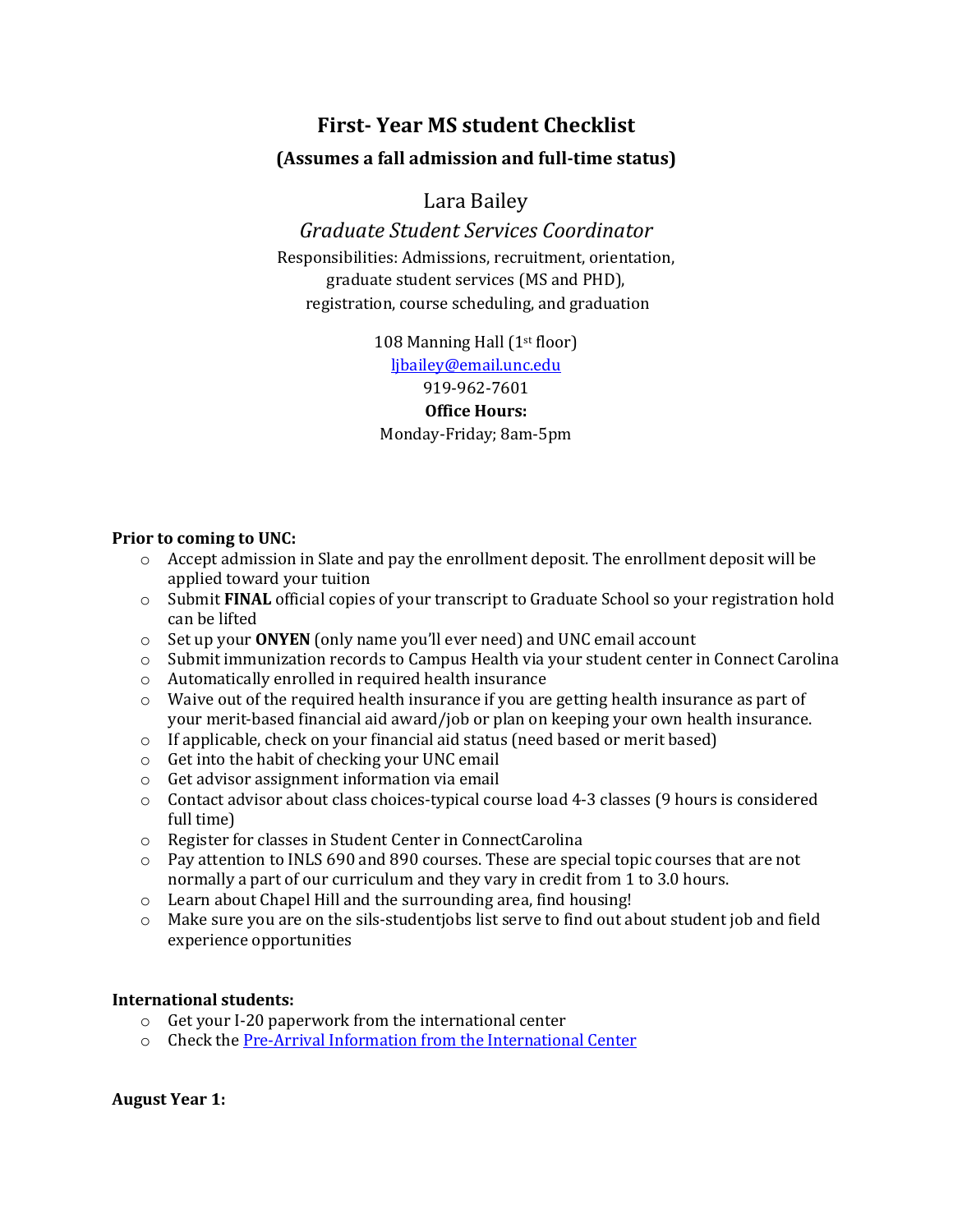- o Attend Graduate School orientation (optional)
- o Fall bill due (unpaid bills will result in being dropped from all of your classes!)
- o RA/TA's: if your appointment is providing tuition and/or insurance make sure you pay your student fees and defer your tuition bill. All awards will be posted to your account by the end of September.
- o Get UNC One card
- o Pick up computer from student stores, if applicable
- o Attend SILS orientation day before classes start
- o Classes begin for Fall Semester
- o The classes you are registered for will show up in Sakai (note: not all faculty use Sakai). If you are taking an online course, this is the platform where all the course materials will be.
- o Make sure you are registered for INLS 581, Research Methods Overview
- o Say hello to your advisor
- o Adjust schedule, if needed, during drop/add period
- $\circ$  If registered for any 690 or 890 classes make sure you are registered for the right number of credit hours for that class
- $\circ$  If you are bringing in any graduate level transfer credit, submit Transfer Credit Recommendation form, syllabi, and transcripts to Lara Bailey for review

## **September Year 1:**

- o Labor Day
- o Deadline to waive out of required health insurance
- o Spring course schedule available on the web
- o Start thinking about the classes you might want to take in the spring
- o Term activation occurs for upcoming spring semester
- o Registration time for spring registration available in student center
- $\circ$  Consider switching advisor if interests or degree (LS to IS, IS to LS) has changed
- o Merit-based financial aid awardees: Merit-based tuition and fellowship awards are applied to bill in Connect Carolina by the end of September (estimated)

## **October Year 1:**

- o Mid-term exams
- o Fall break
- o Schedule an advising appointment with your academic advisor to discuss your classes for the spring
- o Check out special topic classes for spring
- $\circ$  If following a specific track make sure you consult the advising grid to make sure you are fulfilling your requirements

## **November Year 1:**

- $\circ$  Register for spring courses- typical course load is 3-4 classes (9 hours is full time)
- o Bill is generated from cashiers office for Spring (bill is due in early December)
- o Student organization elections (officers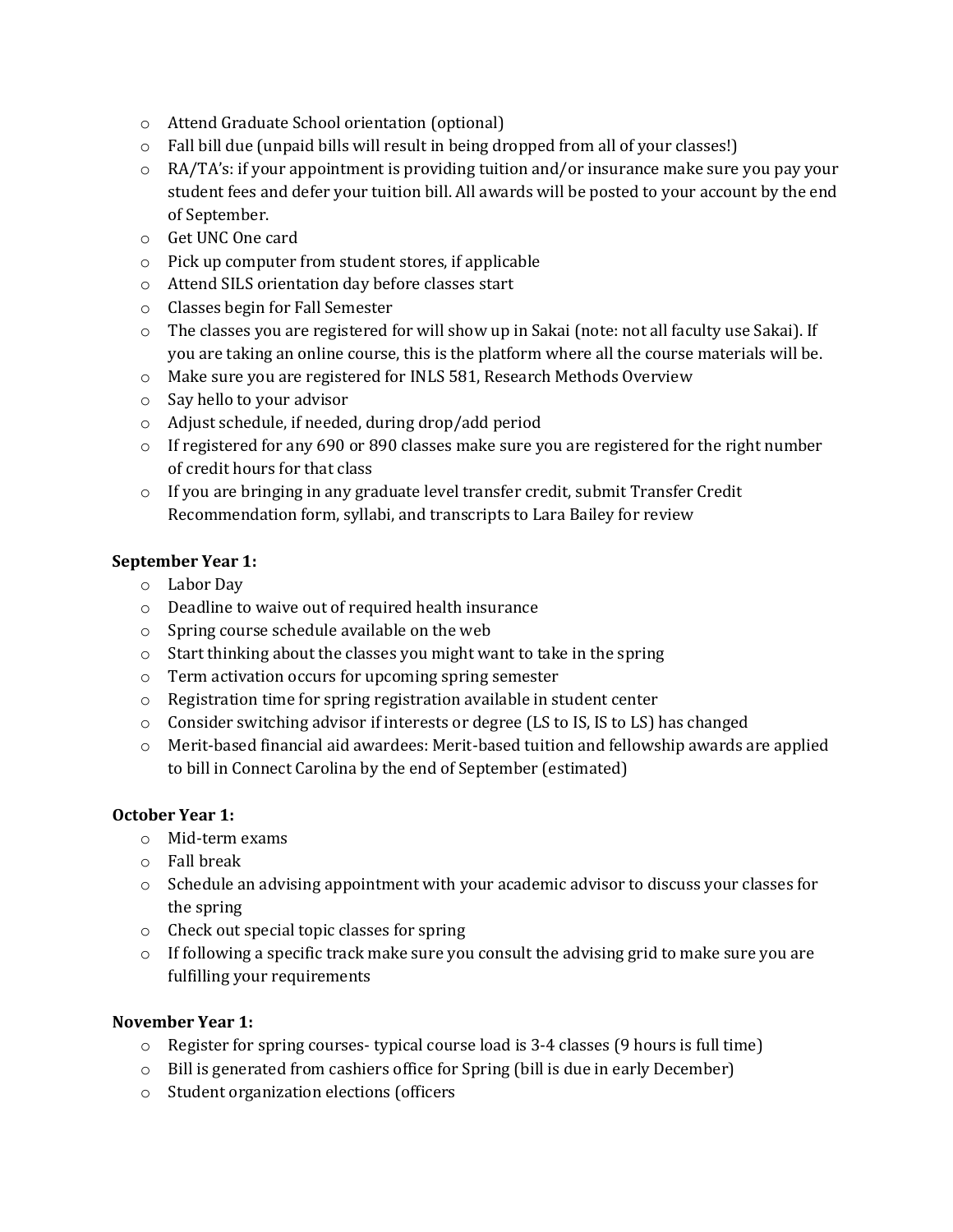- o Register for INLS 581 if you did not take the class in the Fall
- o Thanksgiving Break

## **December Year 1:**

- o School ends for Fall
- o Final exams
- o Grades available for Fall classes in student portal in Connect Carolina
- o ILSSA Holiday Party
- o RA/TA's: if your appointment is providing tuition and/or insurance make sure you pay your student fees and defer your tuition bill. All awards will be posted to your account by the end of February.
- $\circ$  Spring bill due (unpaid bill will result in being dropped from all of your classes!)
- o Winter Break

#### **January Year 1:**

- o School starts for Spring
- $\circ$  Be thinking about your masters paper topic and who you might want to work with
- o Consult with your advisor about your proposed idea/topic
- o Adjust class schedule as needed during drop/add period
- $\circ$  If registered for any 690 or 890 classes make sure you are registered for the right number of credit hours for that class
- o Think about doing one our international summer seminars to London or Prague
- o MLK Holiday

#### **February Year 1:**

- o Summer course listings available over the web
- o Fall course listings available over the web
- o Consider doing a field experience over the summer
- $\circ$  Meet with our career services coordinator, Lori Haight. Have your resume and/or cover letter reviewed and get help with finding a summer internship or field experience
- o Term activation for Fall occurs
- o Registration time for Fall available in your student center
- o Merit-based financial aid awardees: Merit-based tuition and fellowship awards are applied to bill in Connect Carolina by the end of February (estimated)

## **March Year 1:**

- o Registration for summer school begins
- o Consider completing a Field Experience (INLS 795) or other courses over the summer.
- o Meet with your advisor about classes for Fall
- o Make sure you on track with hours and classes needed toward your degree
- o Spring Break
- o Attend second year student orientation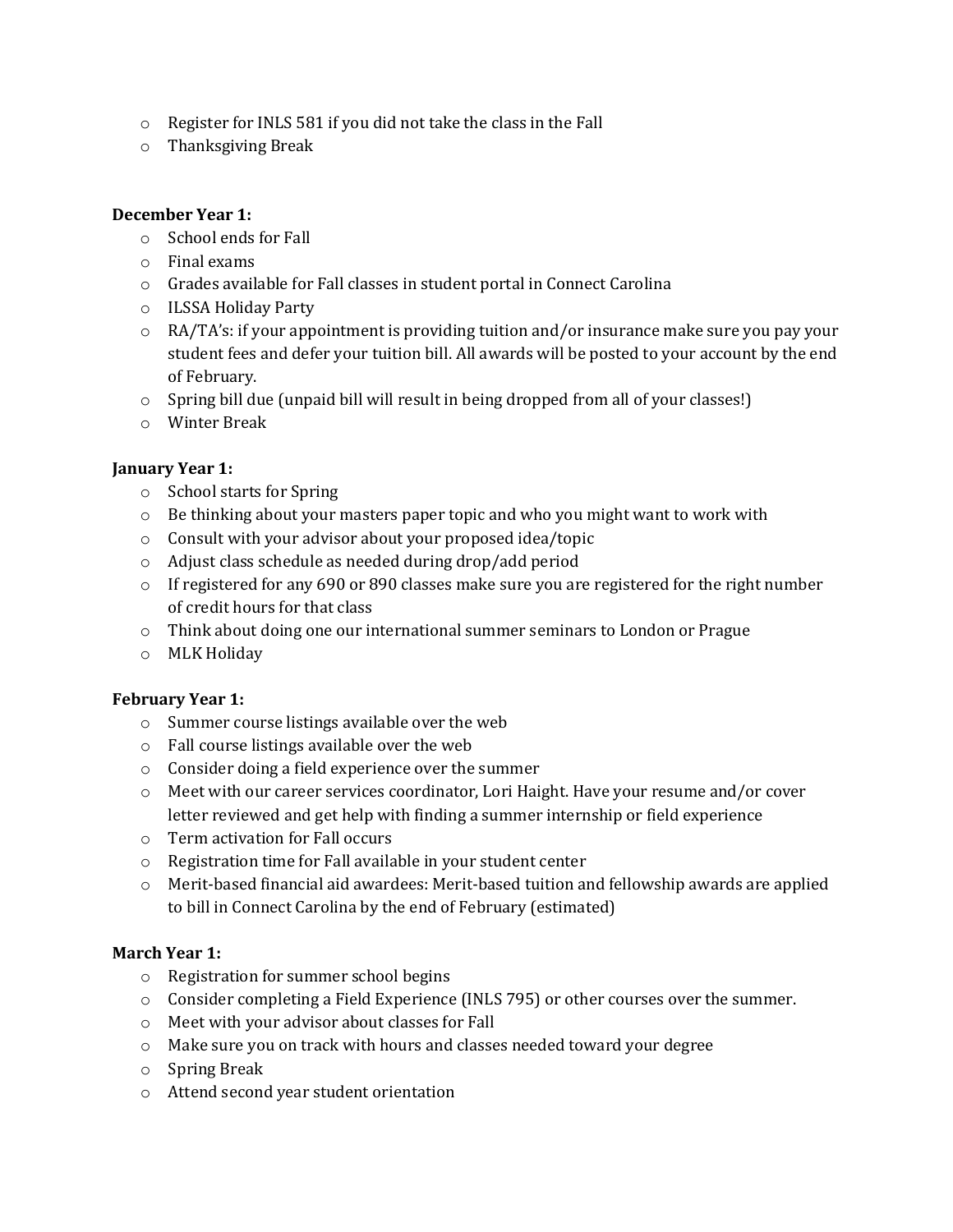o Take advantage of networking events

## **April Year 1:**

- o Fall registration begins
- o Spring Holiday
- o Register for INLS 781 Proposal Development in the fall (next step toward your master's paper or project)
- o Classes end for spring
- o Final exams

## **May Year: 1**

- o Grades available for Spring classes in student portal in Connect Carolina
- o Exams end
- o Graduation
- o Summer Session 1 starts

## **June Year 1:**

- o Summer Session 1 ends
- o Summer 1 exams
- o Summer Session 2 starts
- o Be thinking about your Master's Paper topic.
- o Be thinking about who you would like to advise your master's paper or project.

## **July Year 1:**

- o Bill is generated for Fall (due early August)
- o Prepay period starts for students who have not registered for classes for Fall
- o Apply for NC residency for the Fall (if applicable)
- o Summer Session 2 ends

# **Helpful Links**

## **Newly Admitted Student Information:**

[Graduate School new student information](http://gradschool.unc.edu/admissions/admittedstudents.html)

Helpful information on accepting your admission as well as steps to take to make your arrival to UNC a little easier

[SILS new student information](http://sils.unc.edu/current-students/for-new-students)

Resources for newly admitted SILS students

[SILS Academic Policies](https://sils.unc.edu/current-students/masters-students/policies)

Academic policy resources for SILS students

[Campus and Community Guide](http://gradschool.unc.edu/studentlife/guide/)

Information on UNC and the town of Chapel Hill

[Housing and Residential Education](http://housing.unc.edu/)